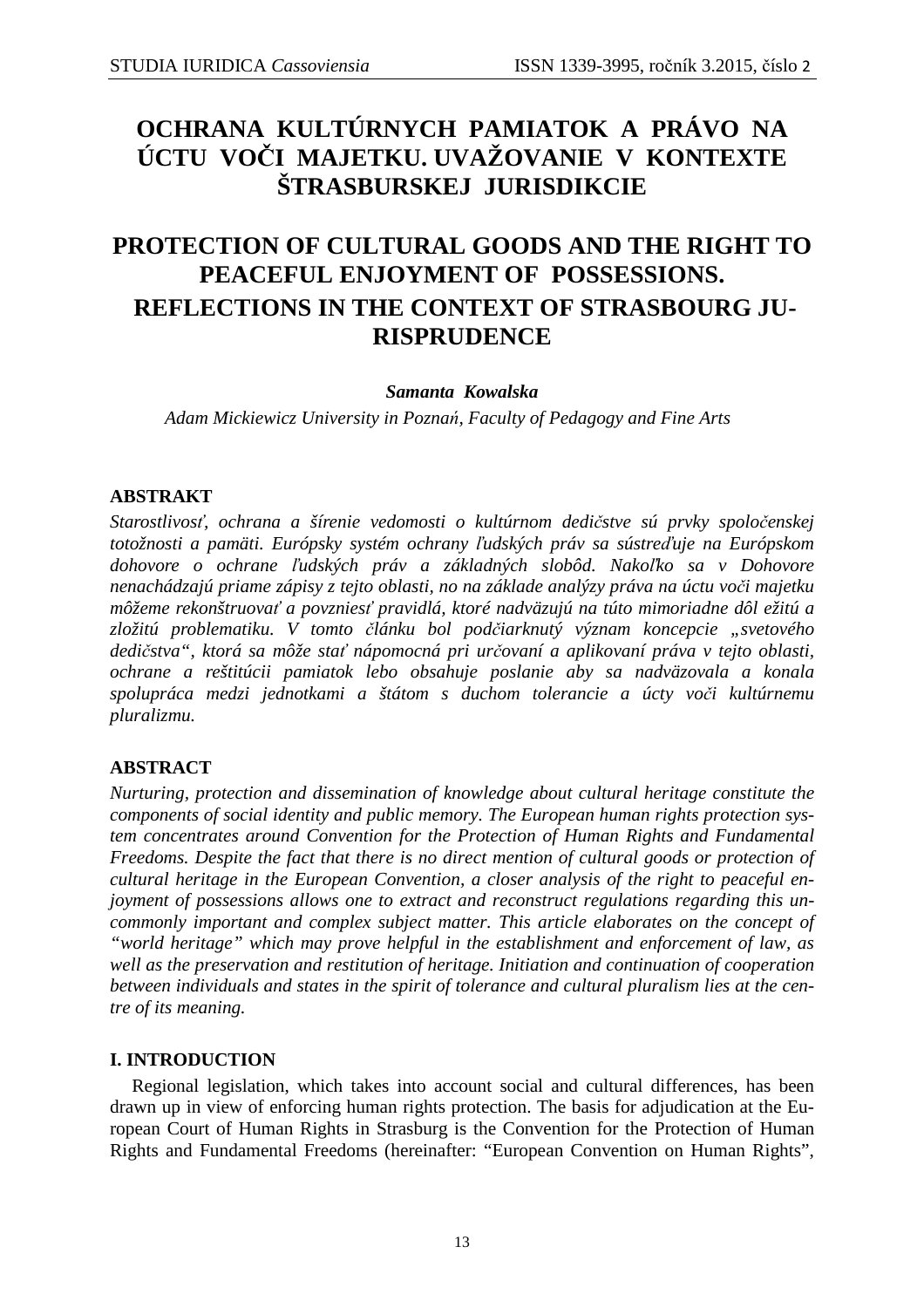"European Convention" or "EC") signed in Rome on 4 November 1950, ratified by Poland in 1993 (Journal of Laws No. 61, item 284).

The European Court of Human Rights (ECHR) examines individual and inter-state complaints. The former may be submitted by persons, non-governmental organisations or groups of individuals, who fell victim to infringement of norms of the European Convention on Human Right or Additional Protocols of the European Convention<sup>1</sup>, while inter-state applications may be lodged by a signatory state, which believes that another state-party breached the European Convention provisions<sup>2</sup>. This article will focus on selected applications in the context of the right to peaceful enjoyment of possessions.

## **II. THE RIGHT TO PEACEFUL ENJOYMENT OF POSSESSIONS IN THE EUROPEAN CONVENTION ON HUMAN RIGHTS**

The above right was guaranteed basing on Article 1 of Protocol No. I to the European Convention on Human Rights<sup>3</sup>: "Every natural or legal person is entitled to the peaceful enjoyment of his possessions. No one shall be deprived of his possessions except in the public interest and subject to the conditions provided for by law and by the general principles of international law. The preceding provisions shall not, however, in any way impair the right of a State to enforce such laws as it deems necessary to control the use of property in accordance with the general interest or to secure the payment of taxes or other contributions or penalties". The term "possessions" received an autonomous status from formal classification by individual signatory-states (internal, national law). The applicant, however, is obliged to reveal their  $e$ conomic interest<sup>4</sup>.

The right to peaceful enjoyment of possessions usually pertains to movable property and real estate. One has to bear in mind, however, that apart from ownership rights, the term "possessions" also refers to other rights in property and financial interests. Strasburg jurisprudence shows that the term "possessions" as stipulated in Article 1 of Protocol No. I to EC, may also include e.g. a name of a company the headquarters of which is located in another signatorystate, therefore referring to the intangible assets of a legal person<sup>5</sup>. This regulation does not cover, however, using a family title, e.g. a royal title, for commercial ends (Pilar de la Cierva Osorio de Moscoso et al. v. Spain, 1999, application No. 41127/98<sup>6</sup>).

## **III. HISTORICAL OBJECTS AND CULTURAL GOODS PRESERVATION - REFLECTIONS IN THE CONTEXT OF THE PRINCIPLE OF A FAIR BALANCE AND PROPORTIONALITY**

Cultural heritage is crucial in shaping and developing identity and public history. The right of access to cultural goods, and the preservation and dissemination of knowledge about cultural heritage are counted among human rights. Despite the fact that there is no direct mention

 $\overline{a}$ 

<sup>1</sup> Legal basis: Article 34 European Convention for the Protection of Human Rights and Fundamental Freedoms.

<sup>2</sup> Inter-state applications may be submitted to the European Court of Human Rights under Article 33 EC.

<sup>3</sup> Protocol No. I to the Convention for the Protection of Human Rights and Fundamental Freedoms has been signed on 20 March 1952 in Paris (Journal of Laws of 1995, No. 36, item 175).

<sup>4</sup> REDELBACH, A. Natura praw człowieka. Toruń: Towarzystwo Naukowe Organizacji i Kierownictwa, 2001, p. 266. ISBN 83-7285-059-3.

<sup>5</sup> In Polish law personal interests of natural persons are protected under Articles 23-24 of the act of 23 April 1964 – Civil Code (Journal of Laws of 1964, No. 16, item 93 as amended). In accordance with Article 43 of the Civil Code currently in force, the regulations about the personal interests of natural persons also apply to legal persons.

<sup>6</sup> The parentheses include selected judgements of the European Court of Human Rights in Strasburg. The abbreviation "v." stands for "versus" – against, e.g. the application of X against a Y signatory state of the European Convention.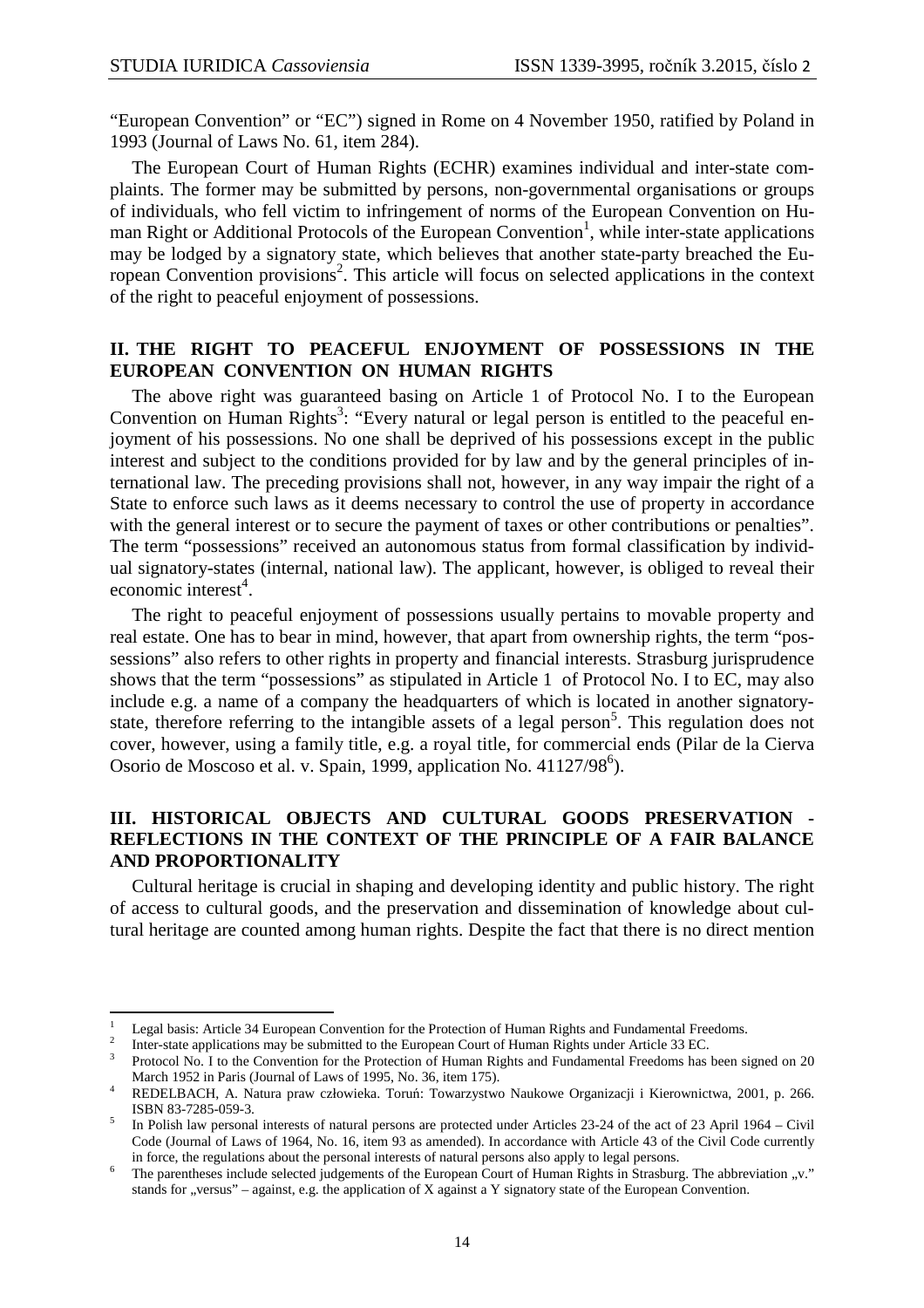l

of cultural goods or protection of cultural heritage in the European Convention<sup>7</sup>, one may extract regulations regarding this subject matter from Strasburg jurisprudence.

The Potomska and Potomski v. Poland application, 2011 (application No. 33949/05) may be used as an illustration of one of the facets of the issue. The couple bought a plot of land from the State Land Fund on 14 November 1974. It was granted agricultural land status. They intended to build a house and a locksmith's workshop on the purchased land. However, in May 1987 the Regional Inspector for Historic Monuments issued a decision to enter this property to the register of historical monuments, as it used to be an old Jewish cemetery. It was deemed to be one of the few relics of the Jewish community and their cultural heritage in the region. According to the applicant the authorities removed any marks which could suggest that it had been a cemetery. The Polish government claimed, however, that the applicants knew about the necropolis. To confirm that thesis, photographs were presented on which clear remains of the cemetery were visible. It was proven, however, that prior to that the authorities issued a decision about closing the cemetery and qualifying it as an agricultural property for development and put it up for sale. On 30 September 1988 a local development plan was adopted, according to which the applicants could build a house on their plot. At the end of January 1991 the Mayor of Darłowo Municipality submitted a motion for dispossession. The decision about entering the plot to the register of historical monuments indicated that the right of the applicants to use the property was limited and it became uncertain. In its judgement the ECHR demonstrated that the preservation of cultural heritage also means protecting historical, artistic and cultural roots of the inhabitants of a given region. When determining whether there was a breach of the right to peaceful enjoyment of possessions, one should consider whether communal interests were balanced out with "the requirements of the protection of the individual's fundamental rights". Moreover, ECHR investigates whether the actions/omissions of state authorities involved disproportionate or excessive interference. Signatory states of the EC should provide effective judicial mechanisms in disputes, which should be complaint with procedural and substantive guarantees of the convention. In case of the application under discussion these duties were not kept. The Strasburg Court stated in their statement that the applicants were not provided with appropriate compensation in the form of damages or an alternative plot of land. As a result the Polish authorities breeched Article 1 of Protocol No. I to the European Convention. The above judgement should be reflected in appropriate changes in national legislation.

Another matter to consider is the supervision over the use and management of the most valuable monuments. The Strasburg Court stated that state authorities may undertake and supervise actions in this field, however, they cannot take the form of arbitrary decisions. The case of Fürst von Thurn und Taxis v. Germany, 2013 (application No. 26367/10) may serve as an example. The applicant holds ownership rights to an archive and library, which is open for the public. Before World War II the supervision over the collection was in the hands of a trust fund belonging to the family of the applicant under fee tail - fideikommis. However, in 1943 the supervision was taken over by German state authorities. At the moment the collection is in the care of the National Archives and one of the public libraries. The applicant, who is the heir, claimed that there was a breach of the right to peaceful enjoyment of possessions. The European Court of Human Rights did not share this stance, because his ownership rights to the collection were not taken from him. Moreover, the fact that the owner must obtain a per-

<sup>7</sup> In international law there are numerous regulations devoted to the preservation of cultural goods, e.g. the Convention Concerning the Protection of the World Cultural and Natural Heritage adopted on 16 November 1972 in Paris (Journal of Laws of 1976, No. 32, item 190); Convention on the Means of Prohibiting and Preventing the Illicit Import, Export and Transfer of Ownership of Cultural Property signed in Paris on 17 November 1970 (Journal of Laws of 1974, No. 20, item 106); Convention for the Protection of Cultural Property in the Event of Armed Conflict Together with the Regulations for the Execution of the Convention and the Protocol on the Protection of Cultural Property in the Event of Armed Conflict signed in the Hague on 14 May 1954 (Journal of Laws of 1957, No. 46, item 212).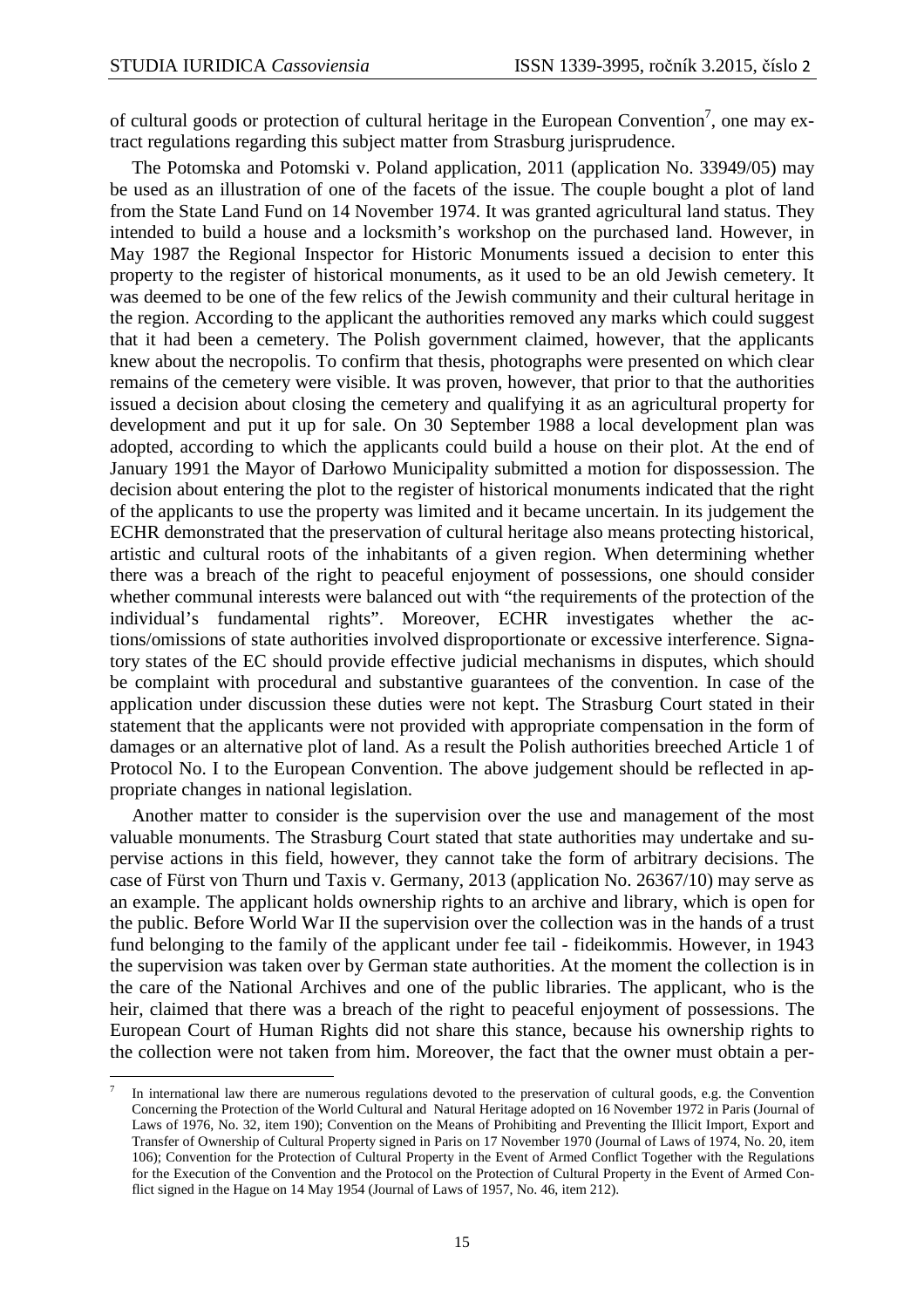mit of the supervising bodies to manage, sell or change the location of the collection was not considered excessive interference, as the library and the archives are of particular value for the German cultural heritage. The duty of keeping the collection in proper condition remains with the applicant. Therefore, in this case the rights of the heir (private interest) have been balanced out with the rights of the society (public interest). When considering the application, the Court reminded the essence and the importance of one of its competences - *ratione temporis* - which prevents the ECHR from adjudicating in cases which developed before the European Convention for Human Rights came into force in a given country<sup>8</sup>. Therefore, the Strasburg Court did not refer to the takeover of the collection in 1943 by the state authorities, as it happened many years before Germany joined the European Convention on Human Rights.

The European Court of Human Rights took a different stance in Nowakowski v. Poland, 2012 (application No. 55167/11). The applicant, born in 1933, was a war veteran, a member of the resistance and a participant of the Warsaw Uprising. For over 50 years of his life, devoting his own time and means, he meticulously collected antique weapons. Over the years he created an impressive private weapon collection. He became an expert in this field, with many institutions, including the Warsaw Uprising Museum, benefiting from his experience. At the beginning of July 2008 the police searched his premises and confiscated a collection including 199 items, 24 of which were later returned to the applicant, as they did not require a permit. As regards the rest of the collection, the authorities' stance was different. On 20 July 2010 the man was charged with illegal possession of weapons. Despite the fact that the court discontinued legal proceedings due to the insignificant social noxiousness of the act, a decision was issued about the forfeiture of the collection, although the judge indicated to its historical value. According to the judge, some attributes of functionality may have been returned to the antique weaponry, including shooting with it. The Strasburg Court stated this was a breach of Article 1 of Protocol No. I to the European Convention, as the applicant lost the possession of his collection. The analysis of this application shows that the state authorities and public officers should not enforce the law without consideration to proportionality and social justice.

Another aspect connected with cultural objects has been the subject of the Ernst Beyeler v. Italy application, 2000 (application No. 33202/96). In 1977 a Swiss collector bought a painting entitled *The Portrait of a Young Peasant* by Vincent van Gogh. The purchase took place through an intermediary who bought the painting from a certain collector from Rome. In 1988 the applicant put the painting up for sale for a higher price, because the value of the painting rose over time. Employing its right to pre-emption, the Italian Ministry of National Heritage bought the painting, however, not for the price as it was on the date of sale, but for a much lower price from 1977. According to the applicant, the Italian state was thus guilty of unjust enrichment<sup>9</sup>. It the judgement of this case the Strasbourg court pointed out that the ministerial officers, although they had known for five years (1983-1988) that the applicant had not submitted the full documentation after making the purchase, they did not summon him to supplement it. They used the fact of the outstanding documentation, when the collector announced the sale. ECHR pointed out that although the state may take actions to preserver cultural objects and regulate the art market, it should act arbitrarily, disproportionally, or causing damage to the national heritage. Public interest should be balanced out with the protection of individual interest. The Court stated in its conclusion that there was a breach of the right to peaceful enjoyment of possessions.

l

<sup>8</sup> In reference to the Additional Protocols to the European Convention, *ratione temporis* will not cover events before the date of their ratification. For more on the *ratione personae, ratione temporis* and *ratione materiae* competences of the European Court of Human Rights, see: REDELBACH, A. Prawa naturalne. Prawa człowieka. Wymiar sprawiedliwości. Toruń: Towarzystwo Naukowe Organizacji i Kierownictwa, 2000, p. 393-395. ISBN 83-7285-020-8.

<sup>9</sup> REDELBACH, A. Natura praw człowieka, op. cit., p. 270.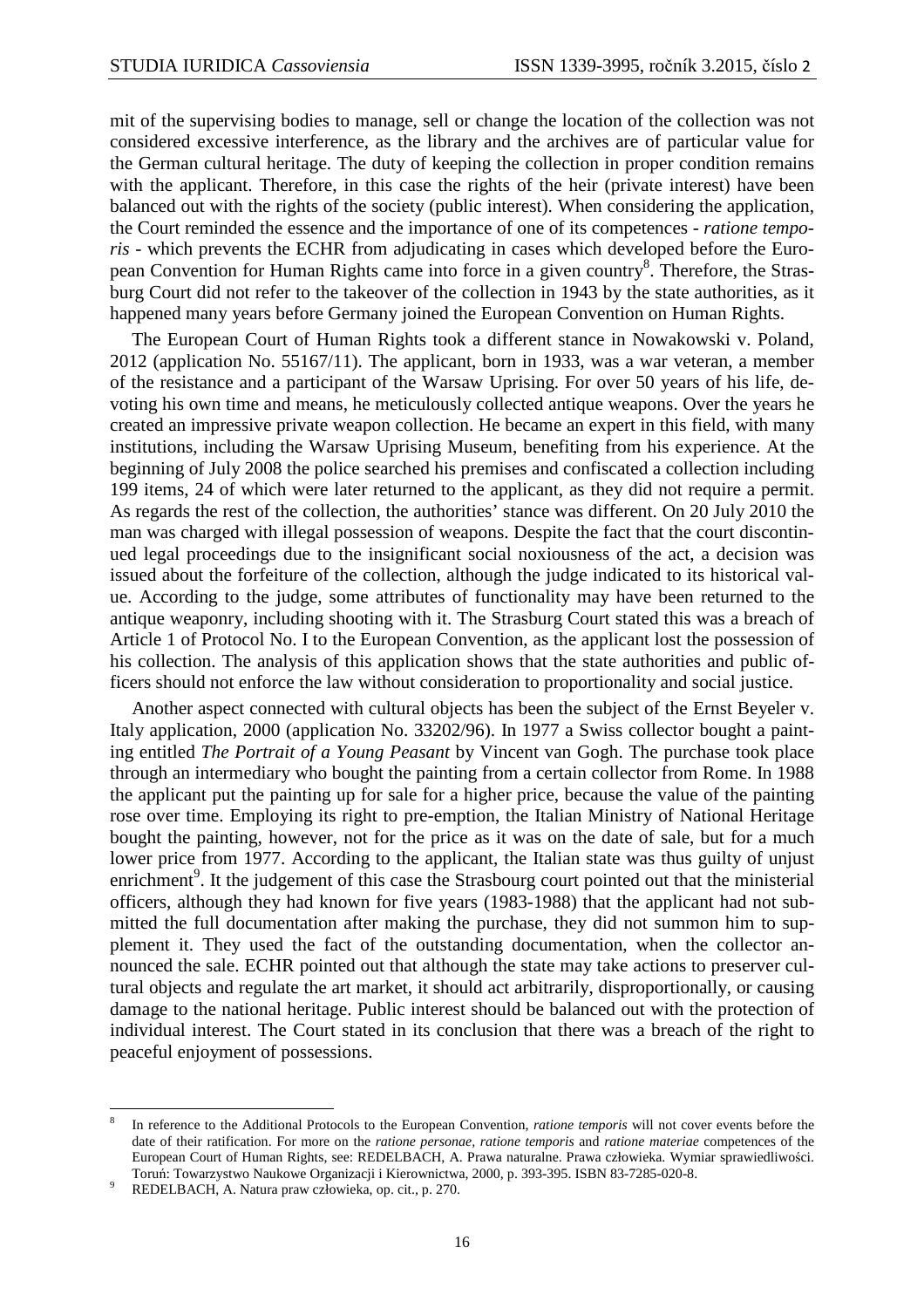## **IV. RIGHT TO REASONABLE COMPENSATION AND PRINCIPLE OF LAW-FULNESS**

Restitution of property which has been lost as a result of nationalisation, forced resettlement or post-treaty change of boarders is a problem which raises many controversies to this day.

The case of Eparhija Budimljansko-Nikšićka et al. v. Montenegro, 2012 (application No. 26501/05) may serve as an illustration of this issue. The Serbian Orthodox Church applied for the return of property expropriated after the conclusion of World War II following the decisions of agricultural commissions or outside formal decisions. In contemporary times the act to which the applicants referred was considered unconstitutional, and the new regulations did not include stipulations regarding restitution of property lost by churches and religious groups. However, this right was awarded to natural and legal persons, which meant that the applicants were excluded from the group of entitled subjects. One must bear in mind that temples are not only places of prayer, but also belong to national heritage, bearing witness to the past and the life of local societies. The *ratione temporis* principle also applied in the context of this application, as the events referred to by the applicants pertained to a period in which Montenegro was not a signatory of the European Convention on Human Rights. The European Court of Human Rights judged that the applicants are not entitled to expectancy  $("entitled expectation")$ <sup>10</sup>. The problem was elaborated on by M.A. Nowicki: "One cannot regard the conviction that the regulations in force will be changed as a form of entitled expectation as stipulated in Article 1 of Protocol No.1. The Court regularly stresses the difference between hope for recovery of property – regardless if it is groundless or not – and entitled expectation, which has to be more concrete than hope and grounded in a legal stipulation or an act such as a court judgement. The applicants did not have (…) a claim, which could be considered sufficiently feasible and as a result, they could not claim that they possessed "property" as stipulated in Article 1 Protocol No.1. They also do not have such a claim under the rule of the regulations in force at present, which simply state that the situation of the applicants will be regulated separately in the future. The scope of these new regulations has never been set out, there were no instructions as regards the expected method of the return of the property, including procedures and appropriate bodies"  $11$ . The Strasbourg Court stated that the Article under discussion does not introduce competence limitations for signatory states as regards the power to establish the conditions for the restitution for property, neither does it impose duties of general nature, which would involve returning property taken during a period before a given country ratified European Convention on Human Rights<sup>12</sup>. The applicants did not raise the issue of "existing property", as in the new reality they did not have the status of owners, therefore they acted only as persons who have a claim to ownership<sup>13</sup>. The situation presented in the application did not fit into *ratione materiae* of the European Court of Human Rights in Strasbourg. When analysing the application, the ECHR pointed out that individual States Parties of the European Convention should do everything in their power to enforce the right to peaceful enjoyment of possessions. National legislature in that matter should be marked by rationality, correlation, constitutionality and legality (principle of lawfulness).

The Broniowski v. Poland case, 2004 (application No. 31443/96) was a precedent at the European Court of Human Rights. The matter regarded property lost in the previous political

 $\overline{a}$ 

<sup>&</sup>lt;sup>10</sup> More about temporary subjective rights in Polish law: RADWAŃSKI, Z. Prawo cywilne - część ogólna, Warsaw: "C.H. Beck" Publishing House, 1999, p. 98-99, 145-146. ISBN 83-7110-481-2.

<sup>11</sup> NOWICKI, M.A. ed. Europejski Trybunał Praw Człowieka. Warsaw: Wydawnictwo Wolters Kluwer, 2013, p. 349. ISBN 978-83-264-4253-7.

 $12 \text{lbidem.}$ 

<sup>13</sup> Ibidem, p. 348-349.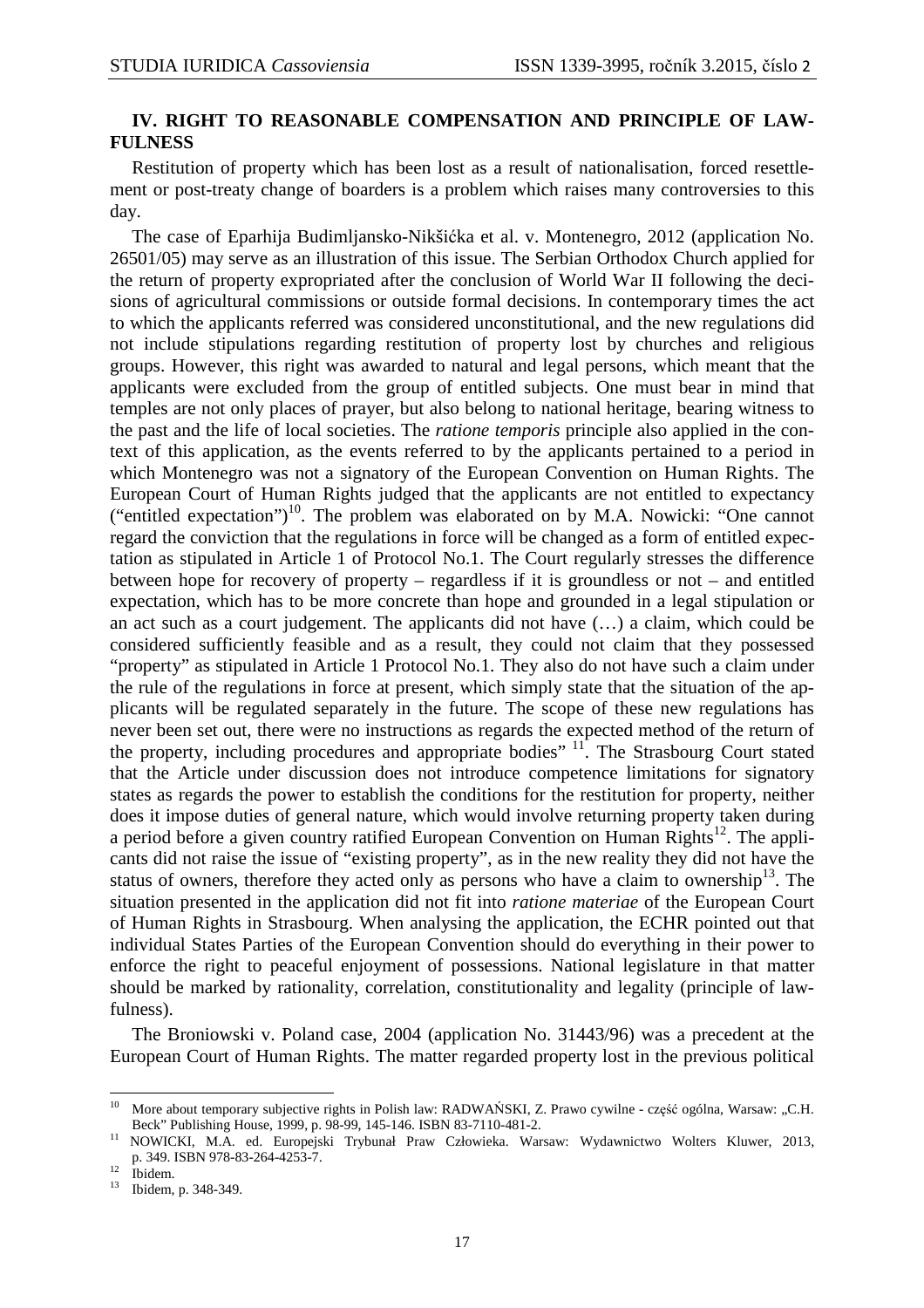l

system<sup>14</sup>. The grandmother of the applicant had to leave her estate in Lviv as a result of repatriation. Apart from real estate, cultural objects could often be found in houses abandoned in this way. On 19 December 2002 the Constitutional Court judged that "the regulations regarding the exercise of claims for properties to the East of the River Bug, by institutions such as the Military Property Agency are unconstitutional. The enforcement of the judgement, however, requires the amendment of regulations"<sup>15</sup>. However, no one was eager to take appropriate steps. The applicant found himself among the 80 thousand people, who were not paid damages, although many years have passed. The right to peaceful enjoyment of property of the applicant was in a state of uncertainty. He received only two percent from the assessed value. The Strasbourg Court highlighted that although establishing ownership may be difficult, complex and time-consuming, the regulations should be foreseeable and stable, and the legislator, as well as the state authorities should be consistent in their actions. It was indicated that the principle of lawfulness and the rule of law demand that the bodies of public authority provide legal and practical conditions for the law to be enforced. In this case this meant liquidating the discrepancy between the regulations and the practice of public authorities, which made the enforcement of the applicant's right impossible. The statutory provision about resolving claims raised by Poles repatriated from the Eastern border lands of pre-war Poland was not met. Regulating this matter was dictated by crucially significant common interest. The national legislation should have mechanisms which would allow eliminating and, if possible, amending the consequences of the infringements. Human rights should not be illusory.

When determining the damages, one should set an amount reasonably proportionate to the value of the lost property. The Strasbourg Court highlighted this fact in its judgement in the case Former King of Greece v. Greece, 2000 (application No. 25701/94), in which the property of the former royal family was expropriated. The basis for the expropriation was an act of May 1994. The act did not stipulate any damages. A Special Supreme Court ruled that the act was compliant with the stipulations of the Greek Constitution, which meant that the applicants were deprived of any prospects of retrieving the property. It was a far-reaching interference, as the expropriation extended not only to public property, but also to movable property and real estate, which the ancestors of the former king bought with their own funds. Expropriation is always connected with burden and inconveniences for persons whose property is being taken. The Strasbourg Court highlighted that in cases for damages the Signatory States should reach a consensus and find legal measures which ensure that the standards in force do not create barriers<sup>16</sup>.

When analysing the application of Sociedad Anónima del Ucieza v. Spain, 2014 (application No. 38963/08) one may draw a conclusion that it is unacceptable for the state authorities, while allegedly having been guided by "general historical reasons", to sanction ownership in an arbitrary and subjective manner and only for the benefit of one chosen subject. At the same time other subjects were deprived of it, moreover they were denied fair/reasonable compensation and the possibility of vindicating their rights.

The criterion of proportionality in the context of compensation regards not only historical matters, but also those which are implemented contemporarily. In the case Vistiņš and Perepjolkins v. Latvia, 2012 (application No. 71243/01), the real estate of the applicants on the island of Kundziņsala has been expropriated. These actions were taken in connection with

<sup>&</sup>lt;sup>14</sup> Cf. GROSS, A.M. Reinforcing the new democracies: the European Convention on Human Rights and the former communist countries - a study of the case law. In: "European Journal of International Law" 1996, Vol. 7, No. 1, p. 89-102. ISSN 1464-3596.

<sup>15</sup> A fragment of a communication which was issued by the Military Property Agency at the beginning of January 2003 in the context of the above judgement of the Constitutional Court.

<sup>16</sup> Cf. KOWALSKA, S. W poszukiwaniu ochrony przed bezprawnością i arbitralnością - strasburskie standardy praw człowieka. Poznań: Wydawnictwo "K&HP", 2014, p. 122 et seq. ISBN 978-83-937600-0-8.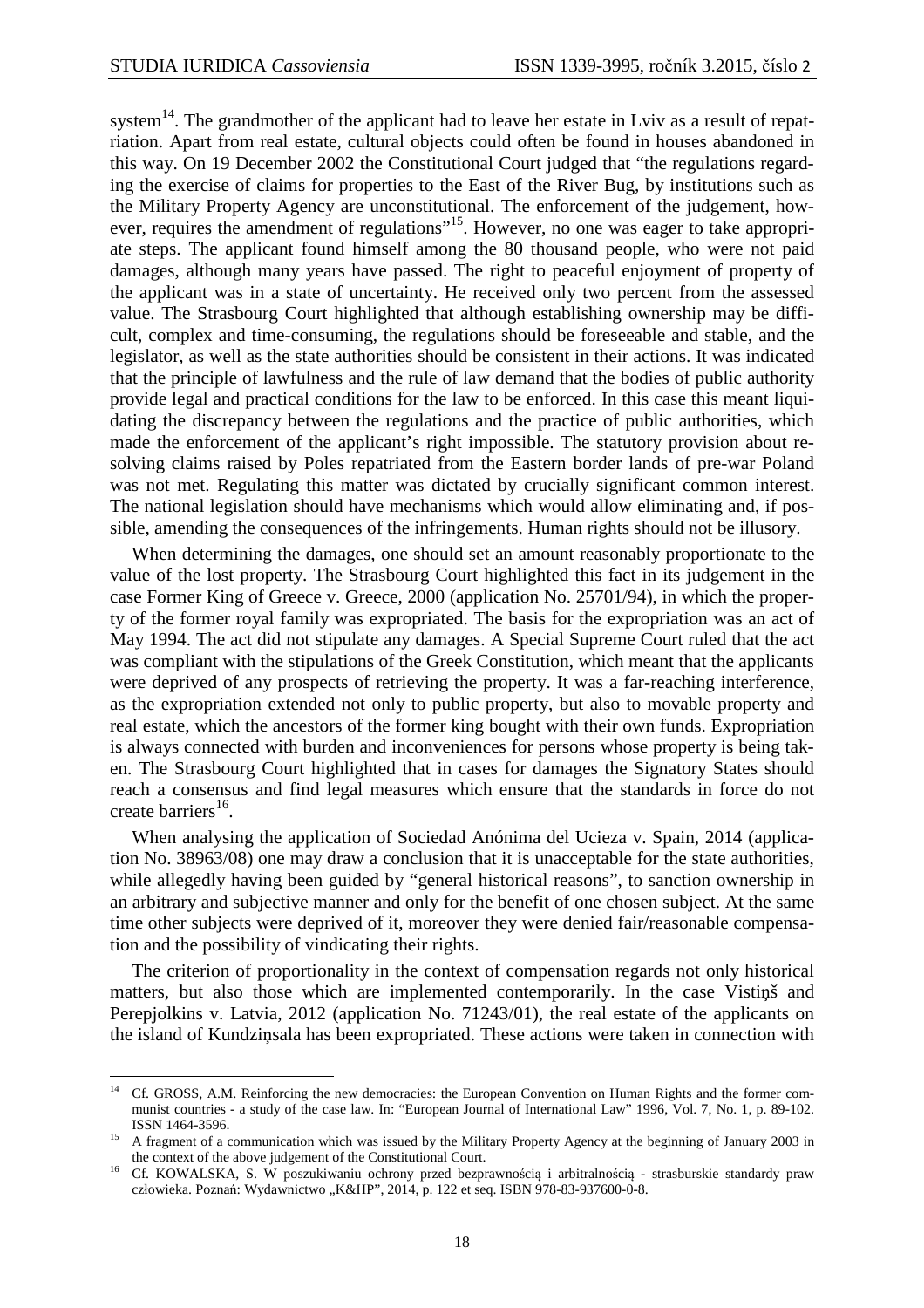the construction of a seaport, i.e. for the public good. The Strasbourg Court stated that the Latvian authorities breached the right to peaceful enjoyment of property, as the difference between the market value (actual value) and the amount of compensation was too signifi $cant<sup>17</sup>$ .

Although national authorities have the right to set out the directions of domestic social, economic and cultural policies, they should not do it arbitrarily or in a way that would elevate the interests of the state to the position absolute importance, downgrading the interest of the citizen. The citizens should have a guaranteed right to an effective remedy in cases of expropriation. Moreover, the decisions and the actions of the state should not bear the attributes of discrimination.

#### **V. PREVENTIVE MEASURES AND CULTURAL GOODS**

The conclusion of Article 1 of Protocol No. I states that the state has the right to "to enforce such laws as it deems necessary to control the use of property in accordance with the general interest or to secure the payment of taxes or other contributions or penalties". This means that the expropriation might be legitimate for example for preventive reasons, as it was the case with Air Canada v. United Kingdom, 1995 (application No. 18465/91). The police seized an aeroplane on the board of which 300 kg of narcotics were found. During the seizure, all procedures applicable in such circumstances were executed. Upon the payment of an appropriate sum, the plane was returned to the airlines. The European Court of Human Rights considered these actions compliant and adequate for the exercised purpose – combating international crime, in particular trade of narcotics and psychotropic substances.

The case of Aboufadd v. France, 2014 (application No. 28457/10) shed light on another aspect of this issue. The authorities in France ruled the forfeiture of a house, which was purchased by the applicants with funds obtained from crime (trade of narcotics). The employed means of punishment was justified and proportionate, as the authorities took these steps to combat money laundering and crime. The applicants were allowed to stay in the forfeited real estate for over 18 months, i.e. until they could move to another location. No infringement of Article 1 of Protocol No. 1 or Article 8 of the European Convention (the right to respect for private and family life – in this case the applicants tried unsuccessfully to refer to their household) was noted. Proceeds from illicit activity may be invested in, e.g. example legal purchase of historical real-estate, works of art, or illegal actions connected with monuments (e.g. ordered theft, trafficking).

The most profitable and spectacular art thefts are performed directly or commissioned by international crime syndicates. The data from the Association for Research into Crimes Against Art (ARCA) reveals that since the second half of the 20th century, art theft commissioned by private collectors has been in decline. However, the nature of crime against art was misunderstood for a long time because there were no casualties, therefore the victimological aspect was not considered. In reality, art theft is frequently related with organised crime and even terrorism. Stolen works are often used for 'protection', as pawn, cover or a means/instrument in another form of criminal activity, e.g. dealing weapons, drugs and other psychotropic substances. According to ARCA, crimes against art constitute the most profitable offences apart from illegal drug and weapons trade. It is necessary to seek and eliminate not only direct and indirect manifestations of crime against art, but also their financial sources.

 $\overline{a}$ 

<sup>&</sup>lt;sup>17</sup> Cf. Valle Pierimpie Societa Agricola S.p.a v. Italy, 2014, application No. 46154/11.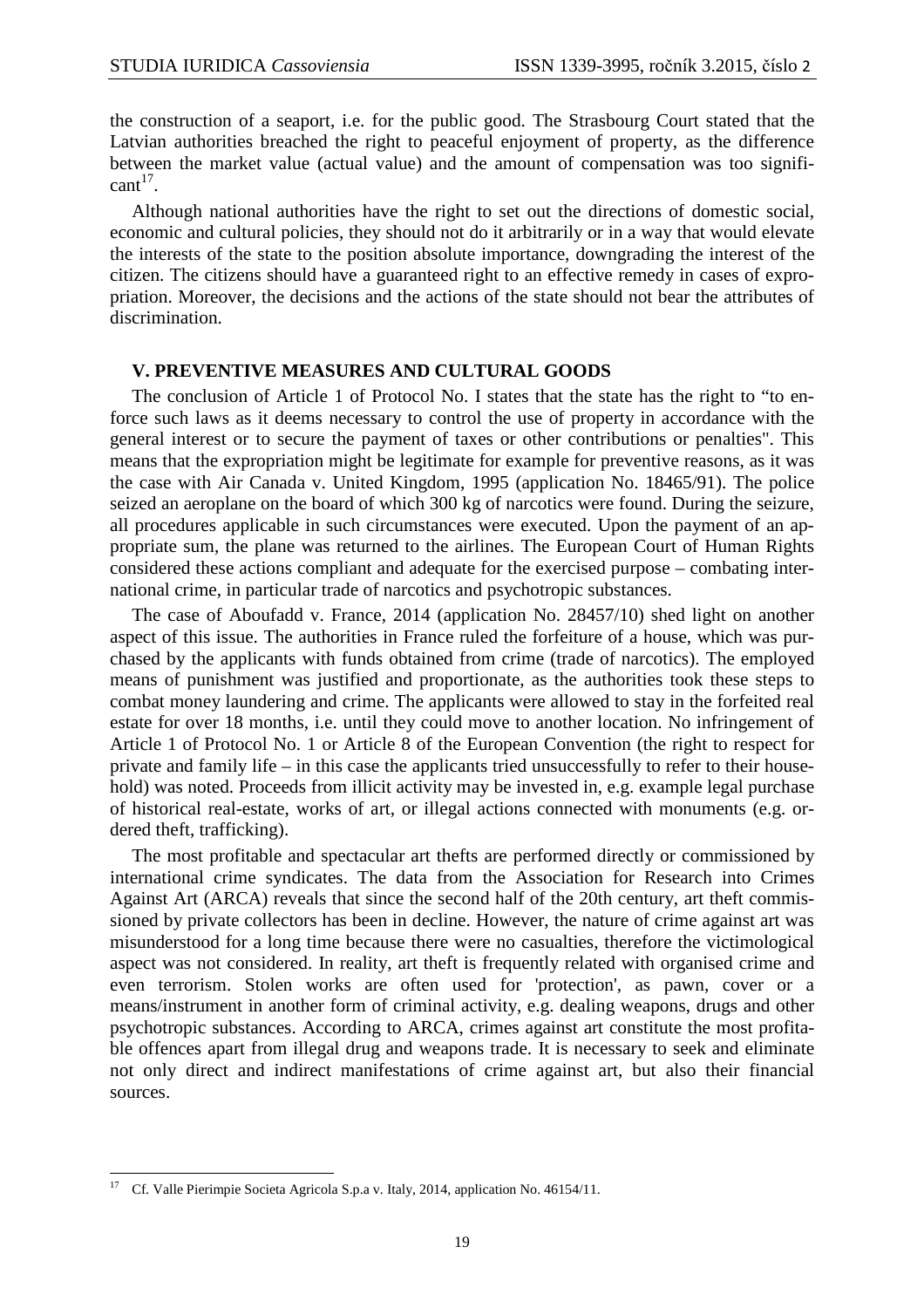$\overline{a}$ 

The European Union undertakes steps to ensure safety and international cooperation in combating crime<sup>18</sup>. On 3 April 2014, in view of increasing effectiveness, the European Parliament and the Council adopted Directive 2014/42/UE on the Freezing and Confiscation of Instrumentalities and Proceeds of Crime in the European Union (EU Journal of Laws L 127 of 29 April 2014). The directive states that "the effective prevention of and fight against organised crime should be achieved by neutralising the proceeds of crime and should be extended, in certain cases, to any property deriving from activities of a criminal nature" [item 1] (…). There is a need to clarify the existing concept of proceeds of crime to include the direct proceeds from criminal activity and all indirect benefits, including subsequent reinvestment or transformation of direct proceeds" (item 11), this also refers to property which was bought legally and then incorporated it into property obtained illegally. In accordance with the directive the forfeiture could be enforced, when a final conviction for a criminal offence is passed, which may also result from proceedings in absentia (Article 4 item 1). The directive also makes it possible to confiscate the proceeds or other property obtained as a result of criminal activity, which "directly or indirectly, were transferred by a suspected or accused person to third parties, or which were acquired by third parties from a suspected or accused person, at least if those third parties knew or ought to have known that the purpose of the transfer or acquisition was to avoid confiscation, on the basis of concrete facts and circumstances, including that the transfer or acquisition was carried out free of charge or in exchange for an amount significantly lower than the market value" (Article 6 item 1). This legislation may be applied for combating various forms and manifestations of crime, e.g. child pornography, trafficking in human beings, terrorism, cybercrime, corruption of European Union and state officials and in the private sector, or money laundering<sup>19</sup>.

The directive is far-sighted, because it includes crimes which may be committed with the use of modern IT technologies. It often happens that cultural property is put up for sale on internet auctions or sites used for long-distance transactions. Works of art may also circulate in the underground, so that the passage of time may reduce the interest of authorities and the caution of the potential buyers in the verification of their origin. There are also recorded cases of experts who by passing false opinions allow works of art to be proclaimed counterfeit, despite them being genuine, valuable items (corruptogenic behaviour). Every country should have coordinated preventive and informative mechanisms in place. Moreover, it is also important to initiate and conduct trans-border cooperation in the area of protection, popularisation of culture, as well as law enforcement and justice systems. European Union member states have time to transpose the regulations of the directive until 4 October 2015<sup>20</sup>.

In connection with the above directive it bears pointing out that the European Court of Human Rights in Strasbourg maintains its own cognition in applications which are in between European law and protection of human rights resulting from European Convention on Human Rights. The Strasbourg Court does not enter into the competences of the European Court of Justice (e.g. Ioviţoni et al. v. Romania, 2012, application No. 57583/10, 1245/11, 4189/11). The buildings of international court are extra-territorial, i.e. independent from the state on the territory of which they are located. This aspect was especially prominent in the Longa v. Netherlands case, 2012 (application No. 33917/12).

<sup>&</sup>lt;sup>18</sup> Cf. TYRANOWSKI, J. Prawo europejskie. Poznań: Wydawnictwo "Proprium", 2002, p. 193-202. ISBN 83-912492-0-4.

<sup>19</sup> Cf. KOWALSKA, S. Prawa człowieka a terror i terroryzm. Kalisz: Adam Mickiewicz University in Poznań, Kaliskie Towarzystwo Przyjaciół Nauk, 2008, p. 7 et seq. ISBN 978-83-85638-87-3.

<sup>&</sup>lt;sup>20</sup> Legal basis: Article 12 item 1 of the Directive 2014/42/EU of the European Parliament and of the Council of 3 April 2014 on the Freezing and Confiscation of Instrumentalities and Proceeds of Crime in the European Union (EU Journal of Laws L 127 of 29 April 2014).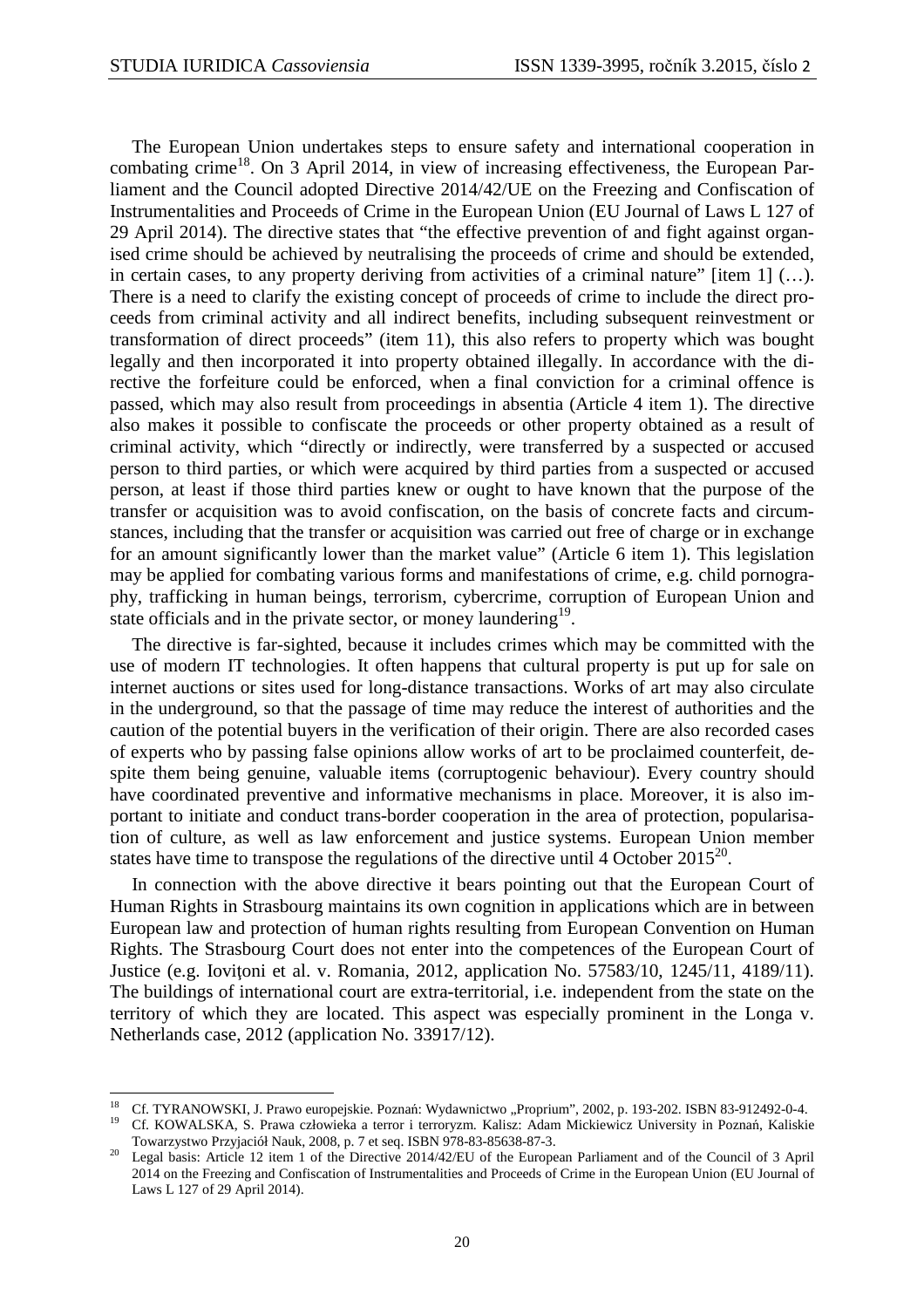## **VI. PROTECTION OF HERITAGE IN CONNECTION TO THE INTERNATIONAL LAW**

There is a reference in Article 1 of Protocol No. I to the European Convention to "the general principles of international law"<sup>21</sup>. This points to objectivity and adherence to norms widely accepted by the international community. One of the major international laws which may be referred to this subject matter is the Convention Concerning the Protection of the World Cultural and Natural Heritage adopted on 16 November 1972 in Paris<sup>22</sup>.

According to the Convention, protection of cultural and natural heritage should exist on two planes: in particular countries, and internationally. This legal act stresses the role of international cooperation in this area. There arises the question of control mechanisms and conservation and restoration work concerning the items from the World Heritage List. Another relevant issue is the implementation of the Convention's decisions, so that they do not remain merely declarative in character. On the national plane, it is necessary to develop and ensure appropriate organisational, infrastructural, financial and legal conditions for the protection of monuments.

Basing on Article 6 of this convention, one may derive the concept of "world heritage". Following that document cultural goods, not only domestic ones, but also those belonging to other states or their citizens, should be preserved, as they are a part of the heritage of world heritage.

Being guided by "state interest" or the "raison d'état" may paralyse the process of reaching a consensus or render it impossible, in particular in cases of restitution or other aspects of preservation of cultural goods. The preservation should be undertaken in the spirit of the provisions of the Convention and with respect to the sovereignty of signatory states and their internal law. Being guided by the idea of "world heritage" may be helpful in matters of preservation, restitution and establishment of ownership of monuments, as it enables one to rise above individual or group interests, particularism for the common good and combating prejudice and stereotypes.

There is a need to intensify activities on behalf of the protection of cultural and natural heritage that we inherited from our ancestors. Being an inheritor is connected not only with prerogatives, but also with rationally justifiable duties. Identification with heritage should go in hand with an active attitude with respect to the protection of artefacts and documents of the past.

The World Heritage List includes things and phenomena created both by the human kind and nature that possess universal and unique significance for the human kind due to their anthropological, natural, artistic, historic, archaeological or scientific value. These sites are essentially a reflection of the creation, transformation, development and history of human civilisation. They allow a better understanding of the relation and the interdependence of the human being and nature as well as the relationships between various social groups and cultures.

#### **VII. CONCLUSIONS**

l

The right to access cultural heritage, as well as its preservation and popularisation is one of the most important human rights. Appropriate attitude to cultural heritage significantly influences how human identity is shaped. The continental system of human rights protection oscillates around the European Convention on Human Rights. One has to bear in mind that the

<sup>&</sup>lt;sup>21</sup> Cf. BIERZANEK, R., SYMONIDES, J. Prawo międzynarodowe publiczne, Warsaw: Wydawnictwa Prawnicze PWN, 2001, p. 77-119. ISBN 83-88296-46-9.

<sup>22</sup> Poland ratified the Convention Concerning the Protection of the World Cultural and Natural Heritage in 1976 (Journal of Laws No. 32, item 190).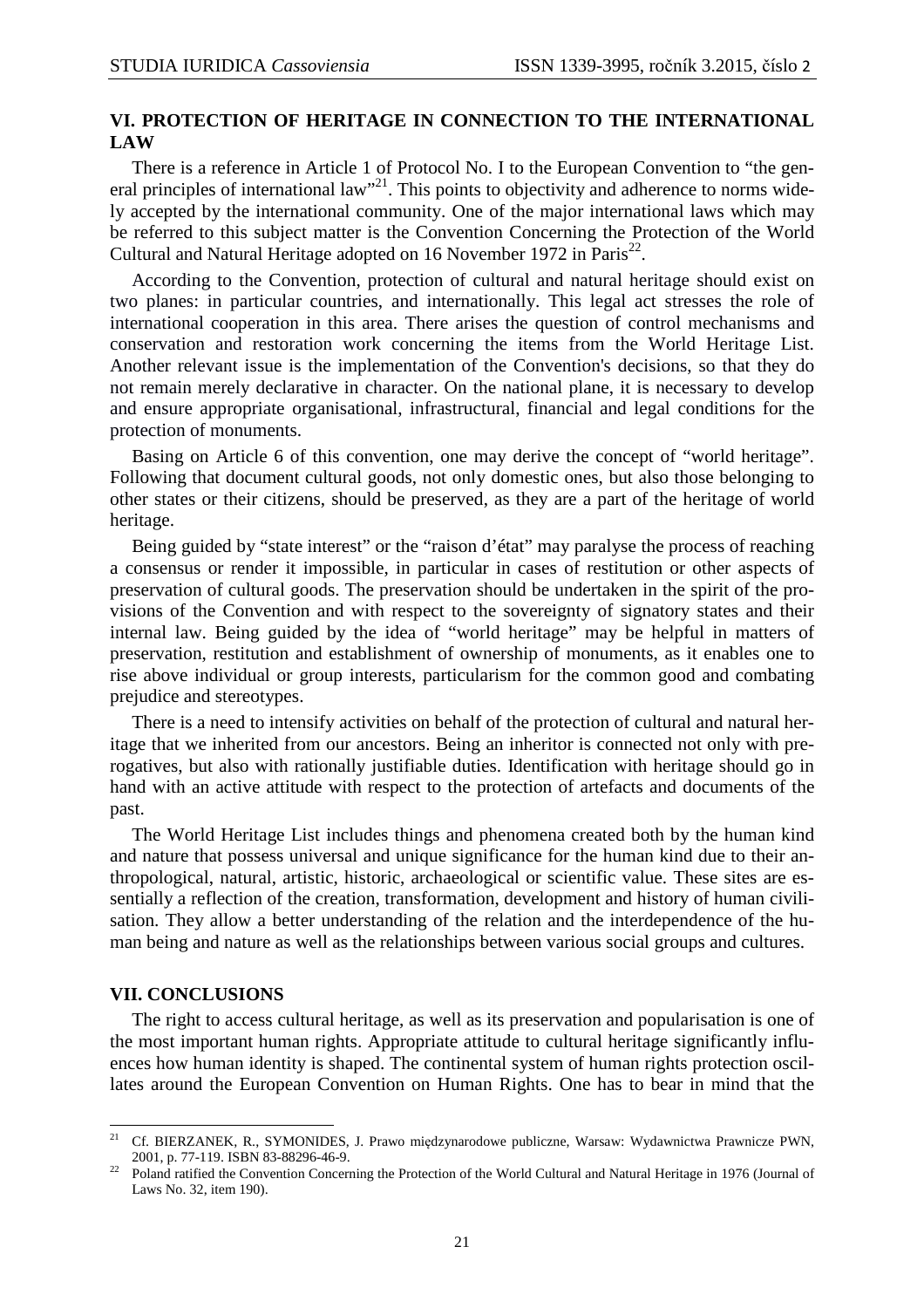European Convention on Human Rights was signed in November 1950, while Protocol No. I which includes the provision of the right to peaceful enjoyment of possessions – in 1952. Therefore, the social, economic and political conditions were different. In former communist states the issue of returning forfeited property remains an open problem. Political transformation should not constitute an excuse to transgress or evade human rights standards. Over time, the European Court of Human Rights is concretizing more and more elements and facets which comprise the right to peaceful enjoyment of possessions.

Despite the fact that this legislature usually refers to movable and non-movable property and property rights, one mustn't forget that a cultural object or a work of art may also be intangible due to the significance it carries. For persons who apply for the return of lost cultural goods, these objects may have sentimental or emotional value e.g. family heirlooms, old photographs, postcards and mementos.

European Court of Human Rights dealt with collections, which may be important not only for one individual (e.g. an heir), but for whole societies. Therefore, public and private interest has to be then balanced out. The Court stated that relevant state authorities can take action to eliminate pathological phenomena and situations, which could damage national cultural heritage (e.g. illegal transfer of cultural heritage abroad, black market, and forgery). These actions, however, should not be arbitrary, disproportionate or discriminating. In the context of the right to peaceful enjoyment, the ECHR also stressed the significance of the quality of the law, as well as its rationality, constitutionality and co-relation.

# **KĽÚČOVÉ SLOVÁ**

kultúrne dedičstvo, reštitúcia pamiatok, právo na úctu voči majetku, ľudské práva, Európsky dvor pre ľudské práva v Štrasburgu, Európsky dohovor o ľudských právach

# **KEY WORDS**

national heritage, restitution of heritage, right to peaceful enjoyment of possessions, human rights, European Court of Human Rights in Strasbourg, European Convention on Human Rights

# **BIBLIOGRAPHY**

- 1. BIERZANEK, R., SYMONIDES, J. Prawo międzynarodowe publiczne. Warsaw: Wydawnictwa Prawnicze PWN, 2001, p. 77-119. ISBN 83-88296-46-9.
- 2. Civil Code [1964-04-23]. Journal of Laws, 1964, No. 16.
- 3. Convention for the Protection of Human Rights and Fundamental Freedoms [1950-11- 04]. Journal of Laws, 1993, No. 61.
- 4. Convention for the Protection of Cultural Property in the Event of Armed Conflict Together with the Regulations for the Execution of the Convention and the Protocol on the Protection of Cultural Property in the Event of Armed Conflict [1954-05-14]. Journal of Laws, 1957, No. 46.
- 5. Convention on the Means of Prohibiting and Preventing the Illicit Import, Export and Transfer of Ownership of Cultural Property [1970-11-17]. Journal of Laws, 1974, No. 20.
- 6. Convention Concerning the Protection of the World Cultural and Natural Heritage [1972-11-16]. Journal of Laws, 1976, No. 32.
- 7. Directive 2014/42/EU of the European Parliament and of the Council of 3 April 2014 on the Freezing and Confiscation of Instrumentalities and Proceeds of Crime in the European Union [2014-04-03]. Official Journal of the European Union, 2014-04-29, L 127.